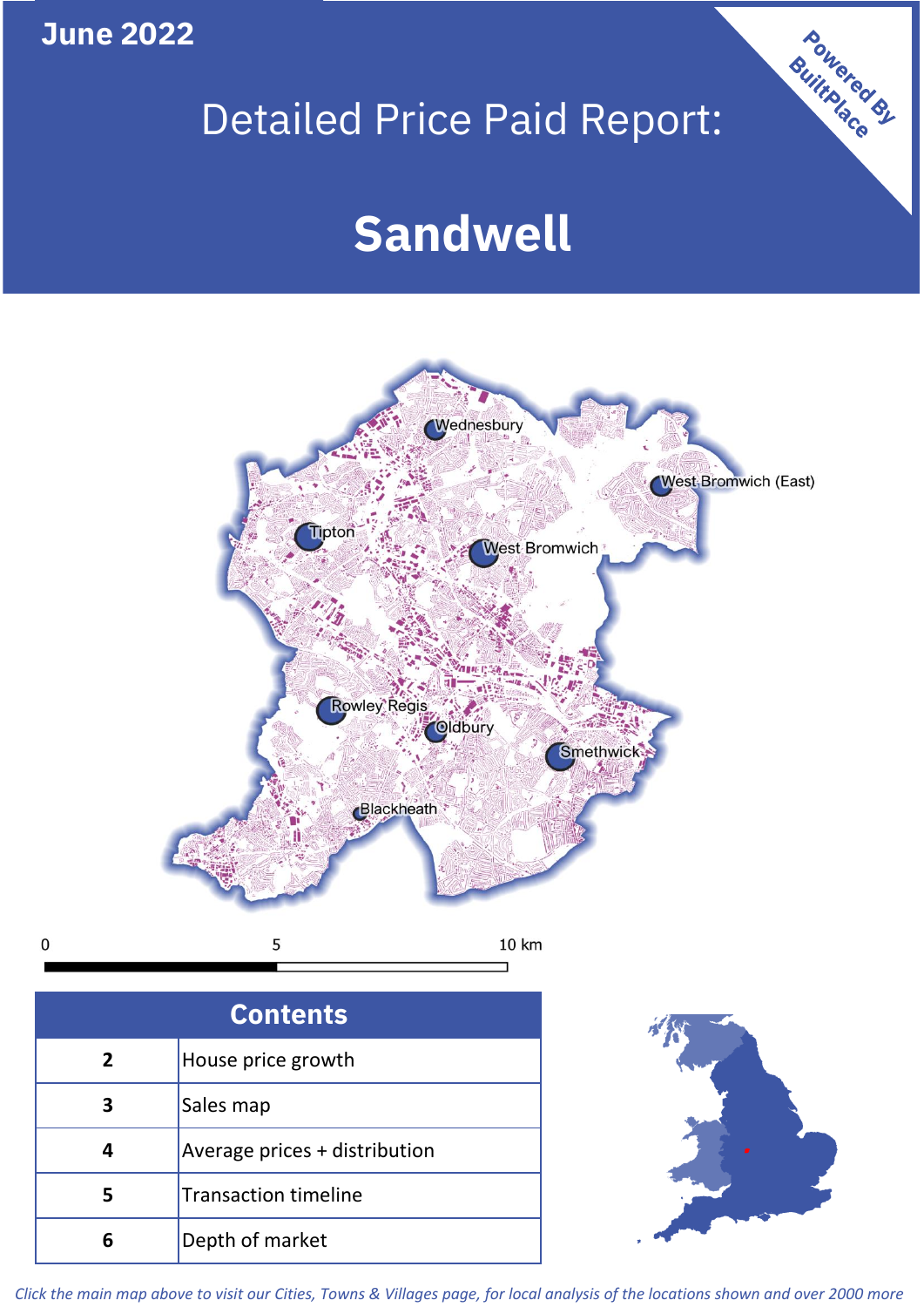## **Headline Data**

|                     | <b>Current level</b> | 3 month | <b>Annual</b> | 5 year  | 10 year |
|---------------------|----------------------|---------|---------------|---------|---------|
| <b>House prices</b> | £195,453             | 4.2%    | 13.7%         | 42.8%   | 76.5%   |
| <b>Transactions</b> | 3,232                | $-5.4%$ | 29.5%         | $-8.1%$ | 25.9%   |

## **House Price Growth (April 2022 data)**

#### *Annual Change in House Prices*



House prices in Sandwell grew by 13.7% in the 12 months to April 2022 (based on 3-month smoothed data). By comparison national house prices grew by 10.7% and prices in the West Midlands grew by 10.9% over the same period.

Sandwell house prices are now 47.2% above their previous peak in 2007, compared to +45.8% for the West Midlands and +52.9% across England.



#### *Year-To-Date Change in House Prices, December to April*

Local prices have grown by 4.7% in 2022 so far, compared to growth of 6.3% over the same period last year.

#### *Source: OS OpenData; UK House Price Index (Contains HM Land Registry data © Crown copyright)*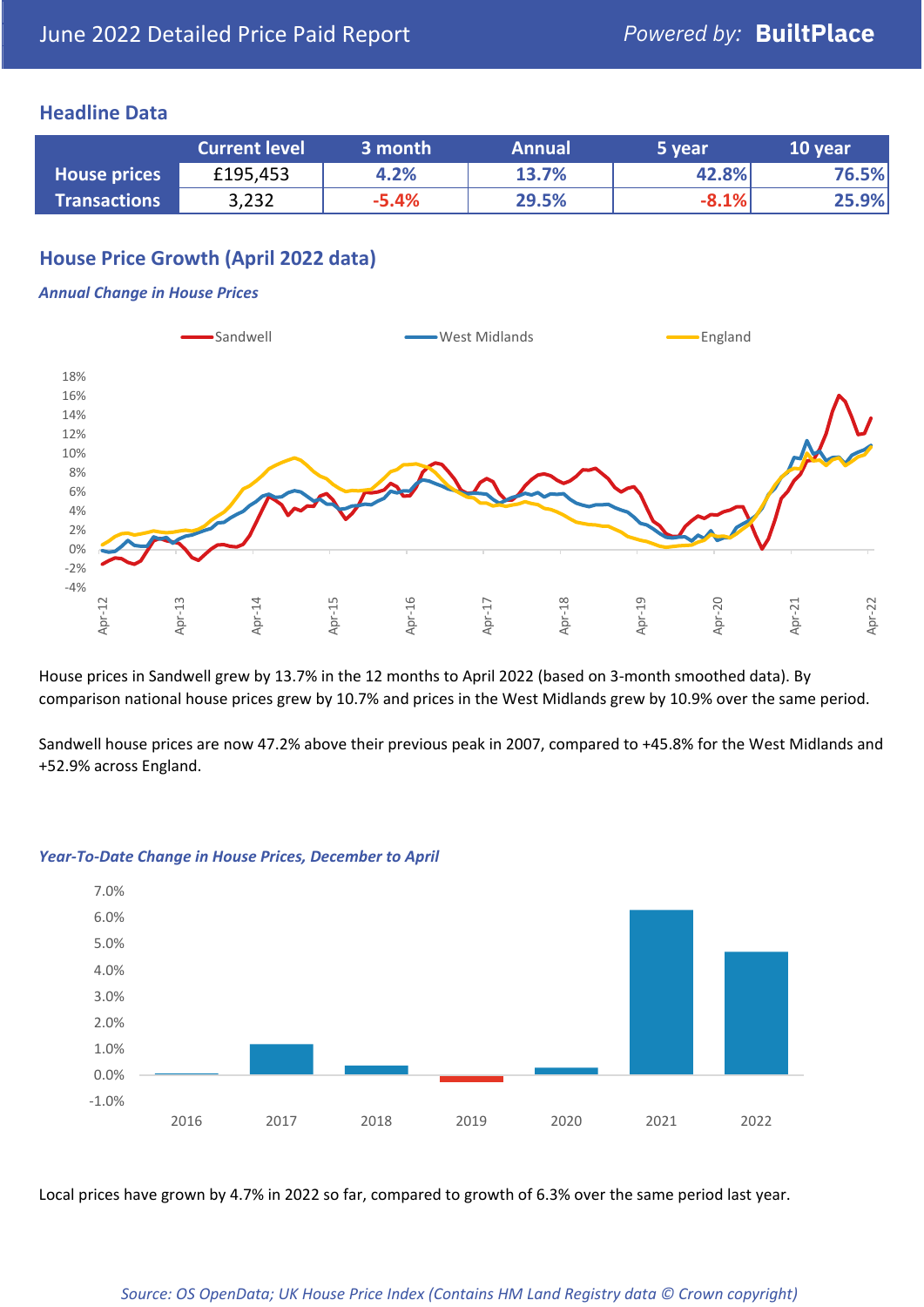# **House Price Map**

### *12 months to April 2022*



*Each point is one postcode, coloured by the average value relative to all sales in this local authority (price bands are LA-specific quintiles).*

# **Map Key**

| Min      | Max      |                            |
|----------|----------|----------------------------|
| Up to    | £131,000 | 1st quintile / lowest 20%  |
| £131,000 | £161,000 | 2nd quintile               |
| £161,000 | £186,000 | 3rd quintile               |
| £186,000 | £229,000 | 4th quintile               |
| £229,000 | and over | 5th quintile / highest 20% |

*Source: OS OpenData; UK House Price Index (Contains HM Land Registry data © Crown copyright)*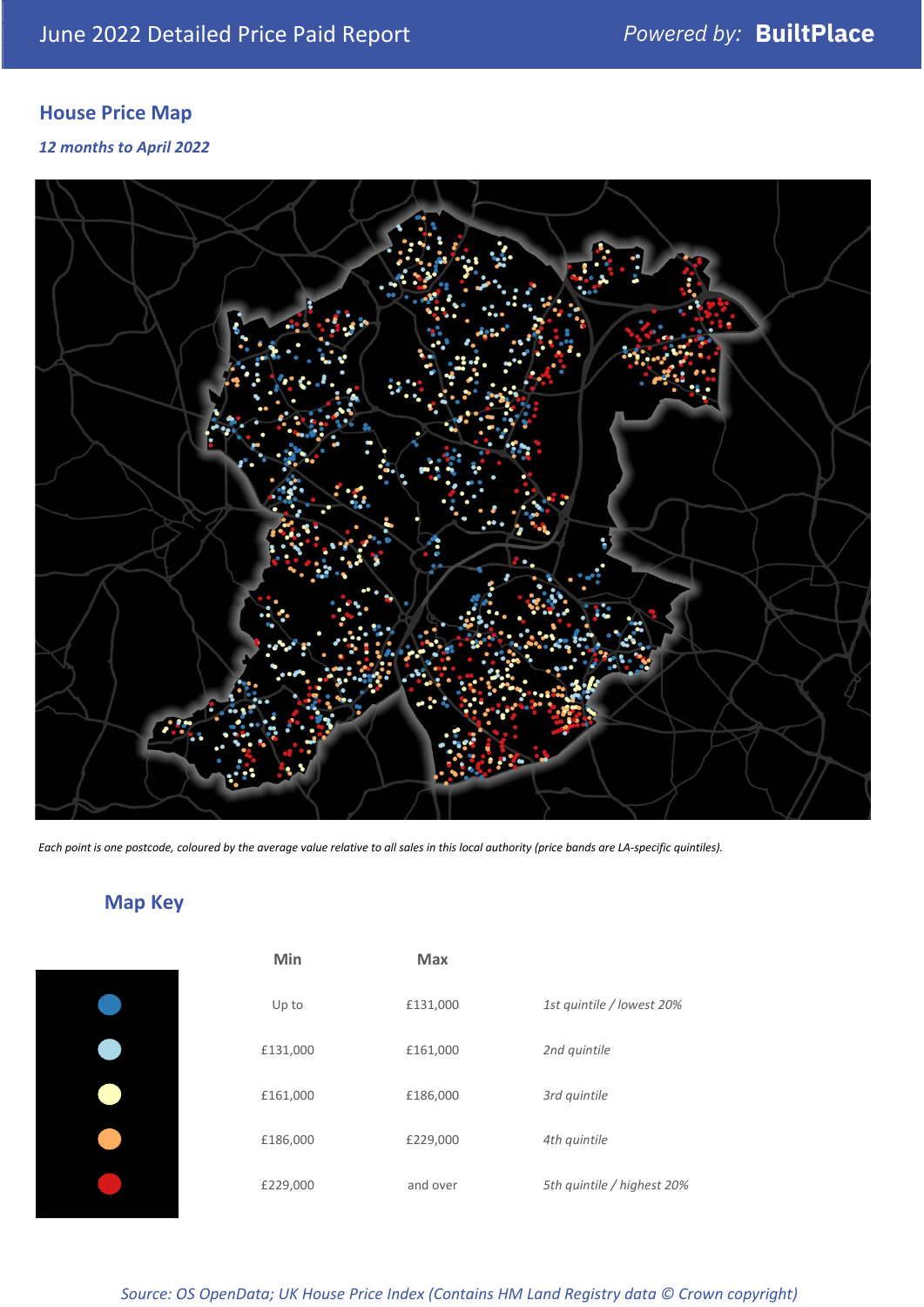## **Average House Price by Property Type**

### *12 months to April 2022*



|                 | <b>New</b> | <b>Second hand</b> |  |  |
|-----------------|------------|--------------------|--|--|
| <b>Flat</b>     | £149,667   | £93,366            |  |  |
| <b>Terraced</b> | £171,600   | £169,059           |  |  |
| Semi-detached   | £205,143   | £192,261           |  |  |
| <b>Detached</b> | £273,125   | £276,802           |  |  |

## **House Price Distribution by Year**

*All properties, by price band and calendar year (2020 = year to date)*

|                    | 1997 | 2002 | 2007 | 2012 | 2017 | 2019 | 2020 |
|--------------------|------|------|------|------|------|------|------|
| <b>Under £100k</b> | 98%  | 82%  | 24%  | 42%  | 19%  | 10%  | 9%   |
| £100-200k          | 2%   | 17%  | 68%  | 53%  | 67%  | 60%  | 56%  |
| £200-300k          | 0%   | 1%   | 7%   | 5%   | 12%  | 24%  | 30%  |
| £300-400k          | 0%   | 0%   | 1%   | 1%   | 1%   | 5%   | 4%   |
| £400-500k          | 0%   | 0%   | 0%   | 0%   | 0%   | 1%   | 1%   |
| £500k-1m           | 0%   | 0%   | 0%   | 0%   | 0%   | 0%   | 1%   |
| £1-2m              | 0%   | 0%   | 0%   | 0%   | 0%   | 0%   | 0%   |
| <b>Over £2m</b>    | 0%   | 0%   | 0%   | 0%   | 0%   | 0%   | 0%   |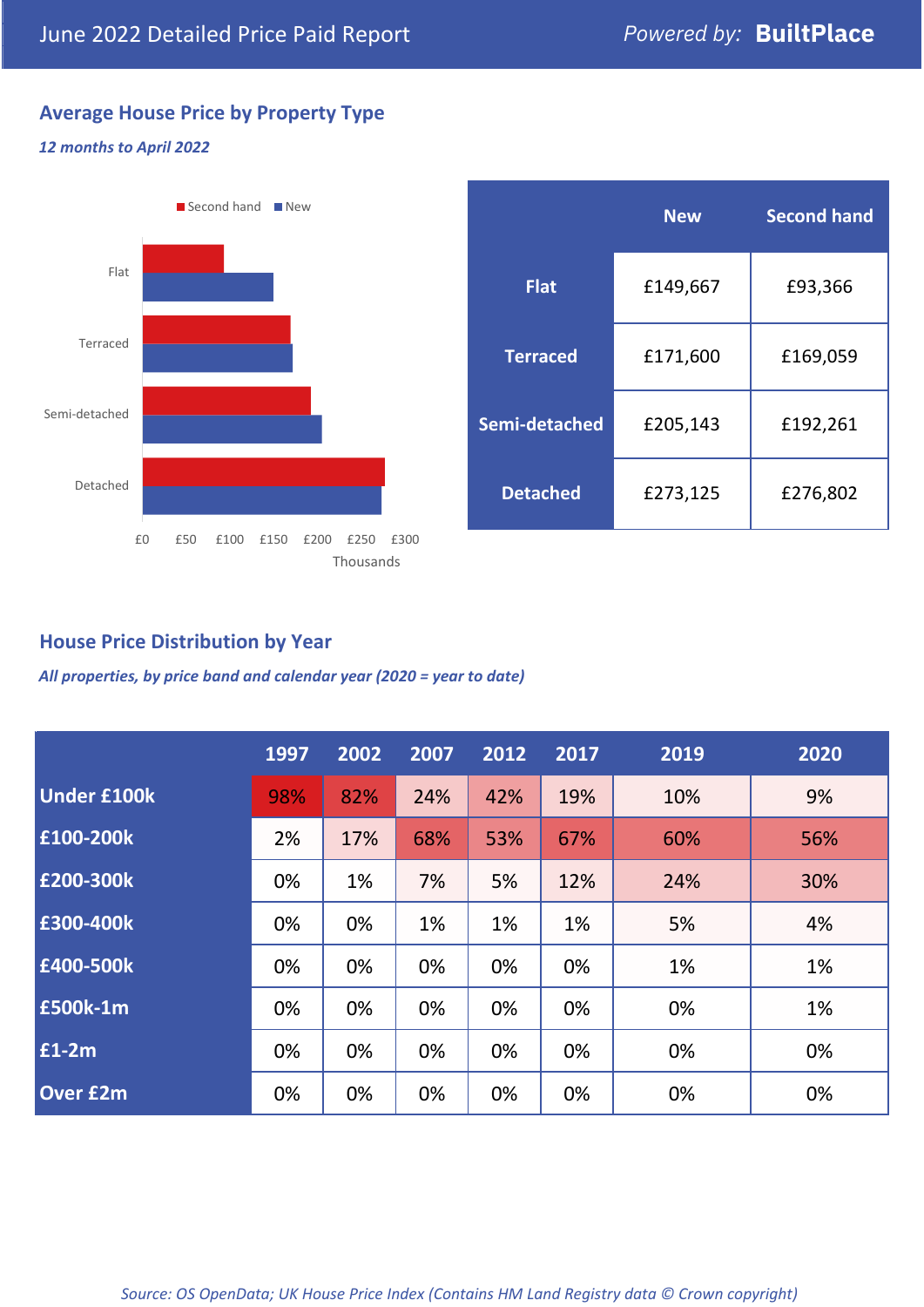## **Transactions (February 2022 data)**

*Annual Transactions, Indexed (2001-05 average = 100)*



There were 3,232 transactions in Sandwell during the 12 months to February 2022. This is 62% of the average from 2001- 05 and suggests activity is significantly below pre-downturn levels.

Transactions in Sandwell have fallen by 0.6% since 2014, compared to changes of -4.1% for West Midlands and -7.7% for England.



#### *Cash and New Build Sales as % of Total, by Year*

*Note: The data on this page EXCLUDES transactions identified as transfers under a power of sale/repossessions, buy-to-lets (where they can be identified by a mortgage), and transfers to non-private individuals - i.e. it comprises only Land Registry 'A' data.*